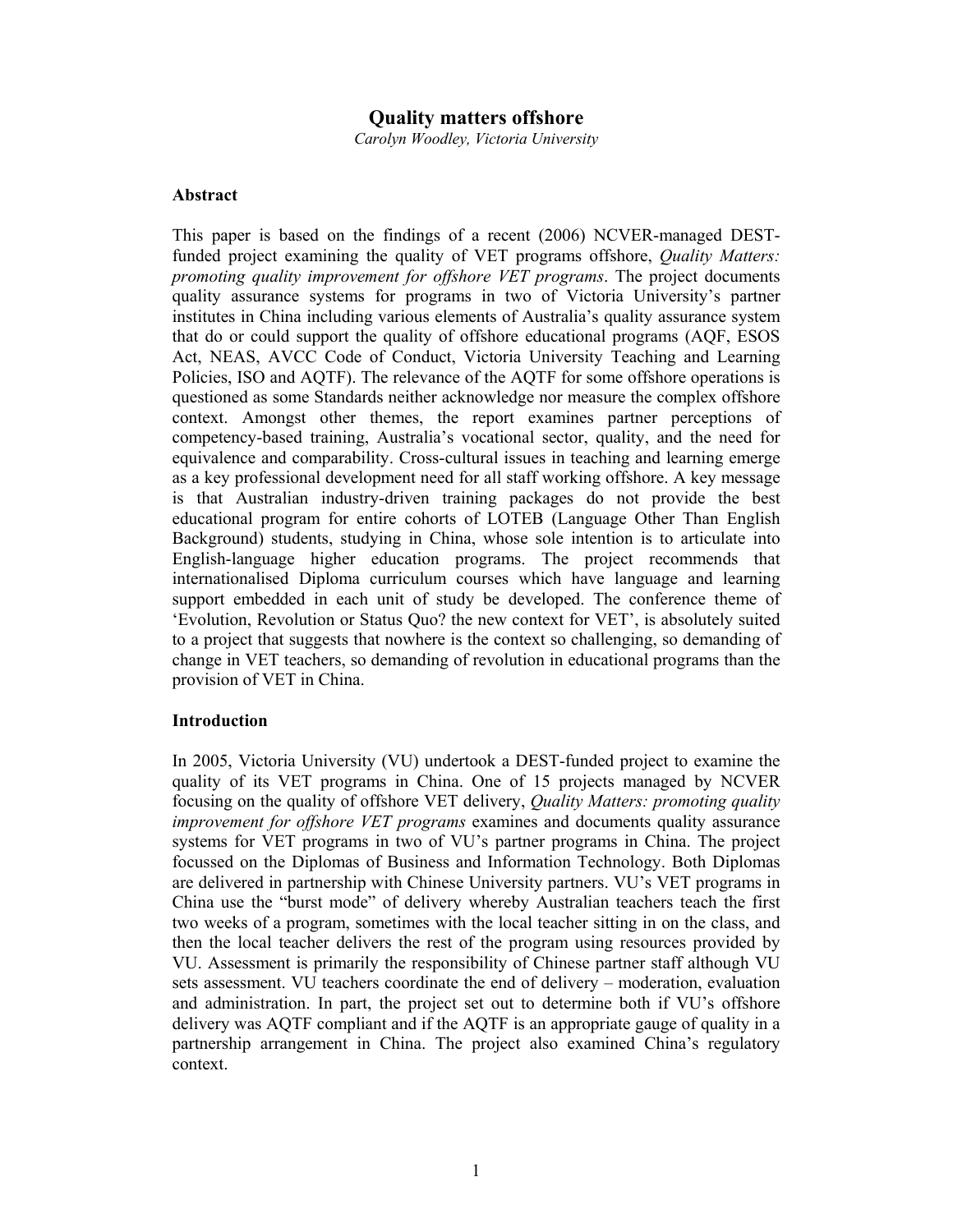A range of international, national and institutional quality assurance systems, processes, frameworks and guidelines might apply to VU in its role as an Australian Registered Training Organisation (RTO) awarding VET qualifications to international students in China: International Organization for Standardization (ISO); Australian Qualifications Framework (AQF); the Education Services for Overseas Students (ESOS) Act;<sup>1</sup> Australian Vice-Chancellor's Committee (AVCC) Code of Conduct; Australian Quality Training Framework (AQTF); and VU's own Teaching and Learning Policies and Procedures. But.how relevant, appropriate and effective are these quality systems or frameworks for VU's VET programs in China? And, further, can Training Packages be sufficiently contextualised within AQTF limits to render them appropriate for the different cultural and industrial setting in China?

## **Literature review**

 $\overline{a}$ 

The Executive Summary of *Transnational Education Providers, Partners and Policy* begins succinctly: 'Offshore programs are controversial' (Davis, 2000: 1).<sup>2</sup> Davis's study refers exclusively to higher education transnational programs but, in some respects, the delivery of training packages is more controversial. VET's increased focus on quality in the last decade had not, until recently, included offshore operations. Marginson (2005) notes that offshore educational operations have 'escaped proper scrutiny by policy makers, by regulators, up to now'. Quality offshore is of pedagogical, commercial and diplomatic significance for Australia. China is a market that has grown considerably for Australian educational providers. Offshore education is important to what VU does as a university and VU is aware that the quality of any offshore VET program impacts on *all* VET providers operating in the region.

The development of training packages by industry bodies and their endorsement nationally by the National Quality Council (NQC) is a key quality assurance mechanism underpinning the AQF. Training Packages specify the sets of industry competency standards, comprised of units of competency, aligned to relevant AQF qualifications. They include guidelines for assessment to support national consistency. How relevant they are for offshore delivery is a matter for discussion.

The *Commonwealth Education Services for Overseas Student (ESOS) Act*, 'has become a de facto quality benchmark for the education export industry as a whole' (PhillipsKPA: 203). The *ESOS Act* was introduced to protect Australia's reputation in a burgeoning and competitive education market through registration of education providers. International students as consumers are offered some protection through the Act. The *ESOS Act* provides arrangements for dealing with student grievances and dispute resolution and ensures that student welfare and support services for international students meet nationally consistent standards. The *ESOS Act* works in conjunction with CRICOS (Commonwealth Register of Institutions and Courses for Overseas Students). Neither the *ESOS Act* nor CRICOS apply offshore. The *ESOS Act* covers students in Australia on a student Visa. Australia's international students who

<sup>&</sup>lt;sup>1</sup> The ESOS Act is relevant only in so far as "equivalence" between on- and offshore programs are concerned. Quite simply, because the ESOS Act does not apply offshore, quality assurance systems for international students are not equivalent on- and offshore. International students enrolled in the same Australian qualification *could* be treated differently, even by the same institution and not have the equivalent means of address.

<sup>&</sup>lt;sup>2</sup> Quotations from secondary sources are in single quotation marks while quotations from interviewees are in double quotation marks and are usually anonymous.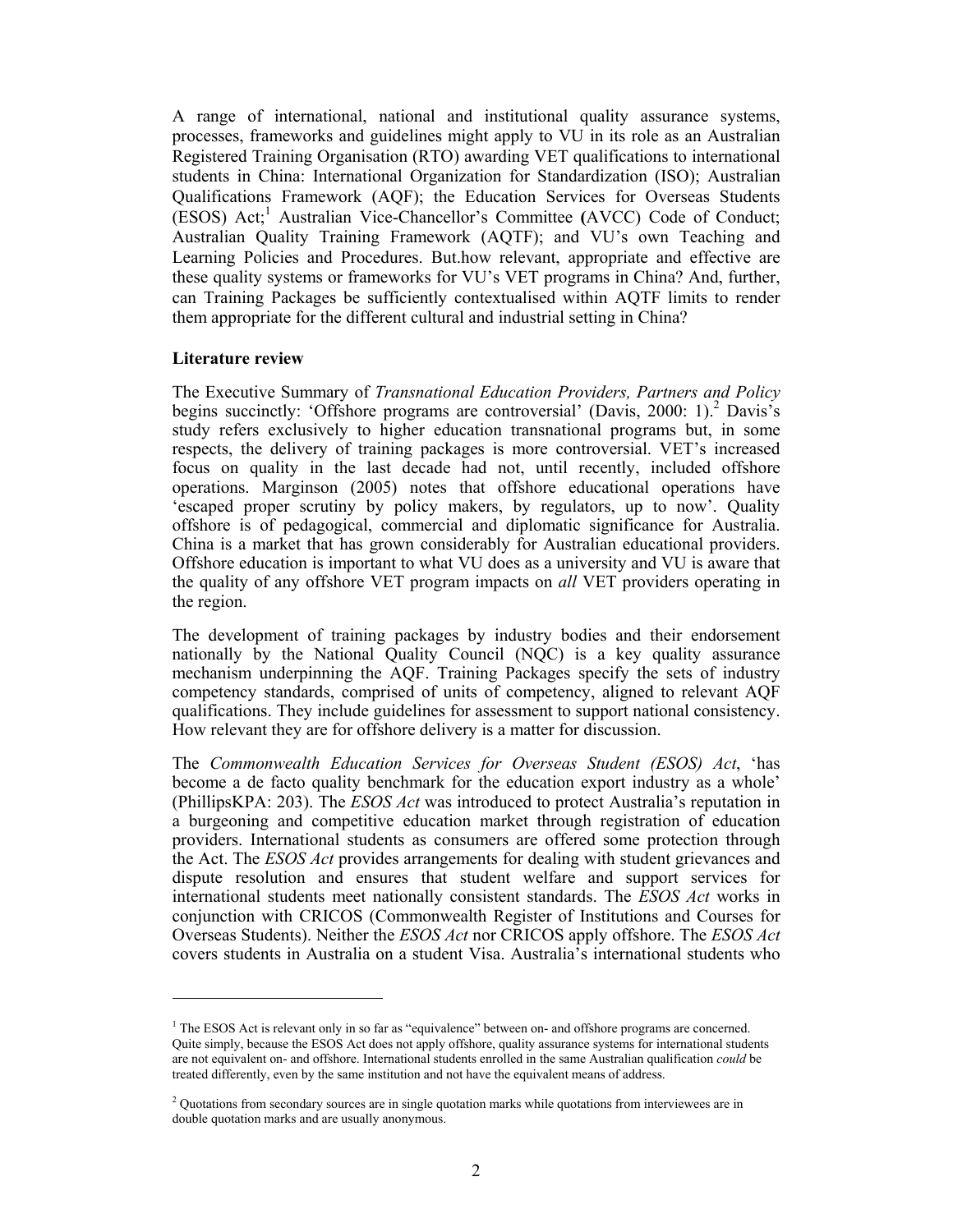enrol offshore are not covered and inconsistencies in quality between on- and offshore delivery may arise.

'The selection and operation of quality indicators is strongly influenced by contextual factors…[including] personal characteristics and background of learners, community influences, labour market and family factors' (Blom & Meyers 2003). For Australian VET programs taught in partner arrangements in China, the context is complex, layered and, to some extent, unknown by some Australian participants. VU knows little about how the quality indicators used in our Chinese partner institutes might compare with the AQTF. As Minister for Education, Science and Training, Julie Bishop, remarked: 'A global education sector is bigger than any single country's perspectives or policies' (Bishop 2006). A cooperative approach to quality is required.

Given Xu Yongji's belief that 'Education is a lofty social undertaking',  $3$  Australia's commitment to quality in transnational VET education needs to move beyond compliance with Australian industry-driven AQTF Standards in any case. Partnerships in China are seen as complicating quality assurance. As more is known about the regulatory and quality context in China, partnerships could more fruitfully be seen as enriching the quality assurance system. The AVCC Guidelines (2005) require that the offshore partner of an Australian university is 'subject to similar academic quality assurance processes as the university itself' (16). An OTTE auditor conducting VU's mock audit said that the AQTF deems offshore to be "just another campus". Whether these positions are tenable is questionable. 4

The Standards of the AQTF neither acknowledge nor measure the offshore context and it is clear that the various stakeholders involved in the delivery of VET offshore (partners, students, local teachers, VU teachers and Australian industry) have 'quite different expectations of what the VET system should deliver' (*ibid*. 40). Entry into the labour market, a primary quality indicator of onshore VET programs, is not an appropriate quality indicator for the offshore programs of this study: successful entry and transition into degree programs is. Articulation is not a focus of Training Package development. Articulation between VET and Higher Education is cited as a problem for both the international student market and for individual overseas students (Schofield, et al. 2004: 7). As quality indicators, articulation and subsequent success in higher education do not feature in VET. 'Quality' is steeped in a particular VET culture of a particular political context and is not appropriate for any context. Quality indicators like achievement of competency and work readiness at completion of training may not be appropriate for offshore programs.<sup>5</sup> Smith and Smith (1999) warn that 'cultural imperialism…can attend the delivery of VET programs designed for one culture [and delivered] into another' (2). The AQTF should heed the need for cultural variations and ask, are rules about contextualisation and customisation flexible enough? Should all Standards apply all of the time? Is it even appropriate to deliver Training Packages offshore?

<sup>3</sup> Australian Education International (Beijing) ran a 2-day workshop co-hosted by China's MoE: *Australia-China Workshop for Quality Assurance and Management in Transnational Education Delivery*. Xu Yongii's PowerPoint is at https://aei.dest.gov.au/AEI/MIP/CurrentMarketInformation/China/MarketUpdate/China06MUD01.htm accessed 11/4/06.

<sup>4</sup> William Thorn (2005) discusses the "relative responsibilities of authorities in an institution's 'home' country (the exporter) and those in the country of the consumer (the importer)" and the issues of legal 'reach', that is jurisdiction, and effective monitoring of regulations.

 $<sup>5</sup>$  Blom and Meyer (2003) note stakeholders' expectations of VET training includes achievement of competency,</sup> work readiness, cost effectiveness of training and extent of transformation and development of the individual (42). Of these, only the last two are appropriate for VU's current VET programs in China.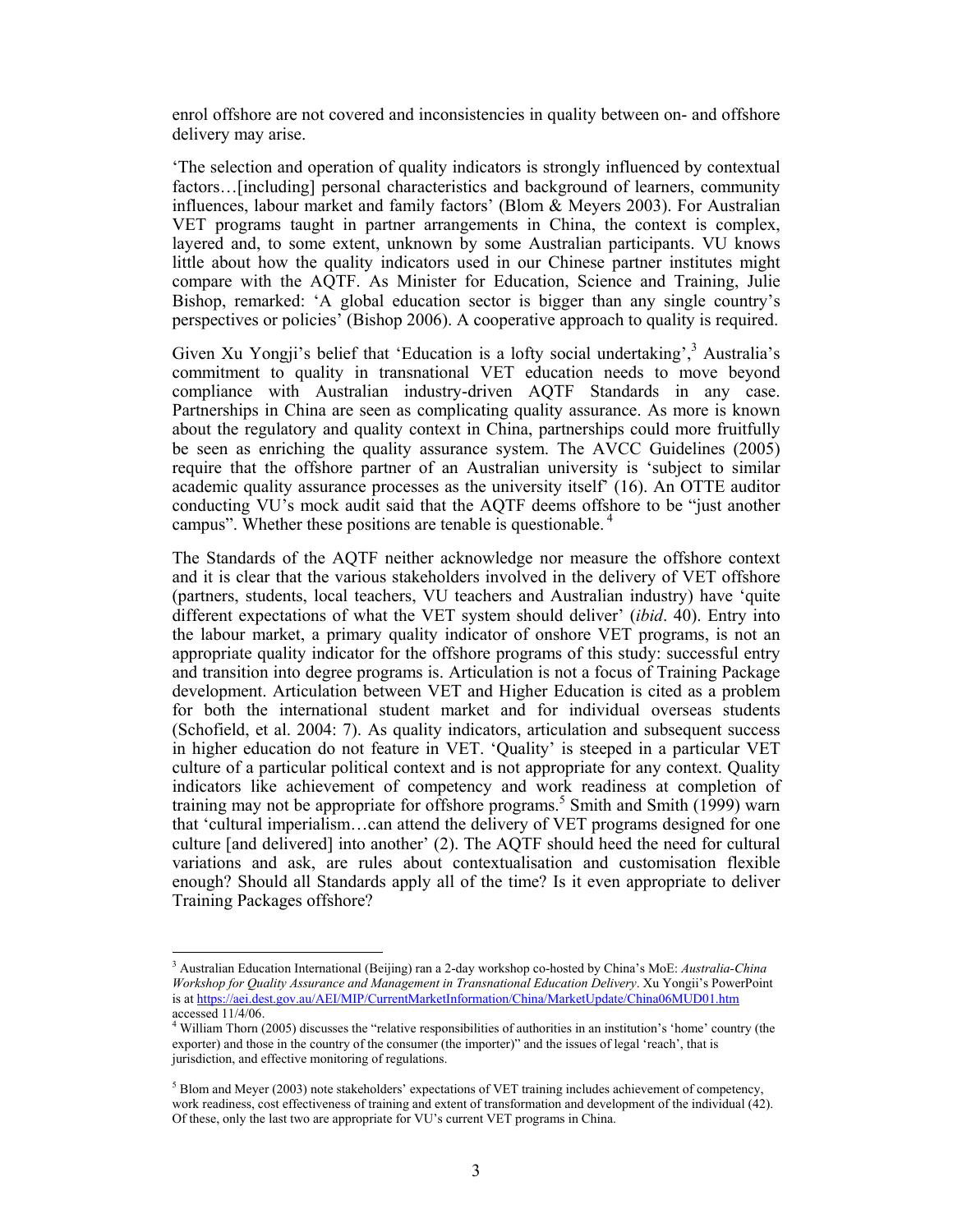'China is perhaps the world's most over-hyped, under-analyzed and complex market for transnational higher education' (Garrett 2003: 1). With mass education in China increasing steadily since 1980, quality assurance poses a challenge. Quality in China is becoming more visible. Chinese enterprises are encouraged to pass the ISO 9000 accreditation and quality logos appear on everything from yoghurt to tissue dispensing machines. Quality of transnational programs is high on China's Ministry of Education's agenda. From mandating teacher certificates for teachers at all levels of education, to legislation and Regulations on Chinese-Foreign Co-operation in Running Schools (2003), Chinese interest in regulating education is clear; moreso if foreign partners are involved. Tao Hongjian (2005) mentions a 'crackdown on unstandardized practices'. But quality has to be more than catching 'dodgy' providers. In 2004, China's National Audit Office (NAO) audited 19 universities. Typically, this involved specially-appointed auditors setting up notices and a 24-hour hotline 'to encourage teachers and students to provide information about any inefficiency, waste, unreasonable charge…or serious crimes like corruption, bribery' (China Daily). Interestingly, this auditing enjoys a huge amount of popular support with the Auditor-General of the NAO, Li Jinhua, recognised as 'the person of the year' in 2004 (Qiwen 2005). The issues covered by the NAO undoubtedly affect educational programs but the focus of these very public audits is fiscal not educational.

# **Research Method**

The project used a range of methods to both collect information and to develop quality and professional development resources. Consultations were conducted with managers, coordinators and teachers, VU's key agent in China and other relevant practitioners in the field on- and offshore. The Dean of each offshore partner institute made staff available for interviews during onsite visits. Follow up questions with individuals were done both via email and face-to-face. In addition to document analysis, interviews and literature review, the Business Diploma undertook a rigorous 'warts and all' mock audit by an independent OTTE-accredited auditor against the AQTF while an external consultant ran a cultural audit of all Diploma of IT resources (readings, PowerPoint slides, subject outlines, assessment tasks, learning activities, student handbook). Finally, a professional development program for teachers teaching in China was developed, piloted and evaluated. Offshore VET programs were also evaluated against the following VU Teaching and Learning policies and codes: Staff Code of Conduct; Student Assessment; Plagiarism; Student Progress; Quality and Planning; Admissions; Articulation; and Recognition of Other Learning.

#### **Findings**

In *Shaping our Future*, an objective for 2004–2010 is that 'Employers and individuals will be at the centre of vocational education and training'. VU's VET Business programs offshore place higher education at the centre of teaching. One coordinator offshore commented on the "tension between the prescribed structure of training packages" and what students want: "Students…don't want workplace skills, they want study skills". References in *Shaping our Future and VET* are always industry, Australia and Australians. The last objective is:

# **12. Facilitate access to international markets**

- Vocational education and training exports increase, on-shore and off-shore.
- Vocational education training standards are more harmonised with international standards (17).

The word 'off-shore' had not been mentioned before. In the key performance measures, no mention is made of the international cohort either on- or offshore.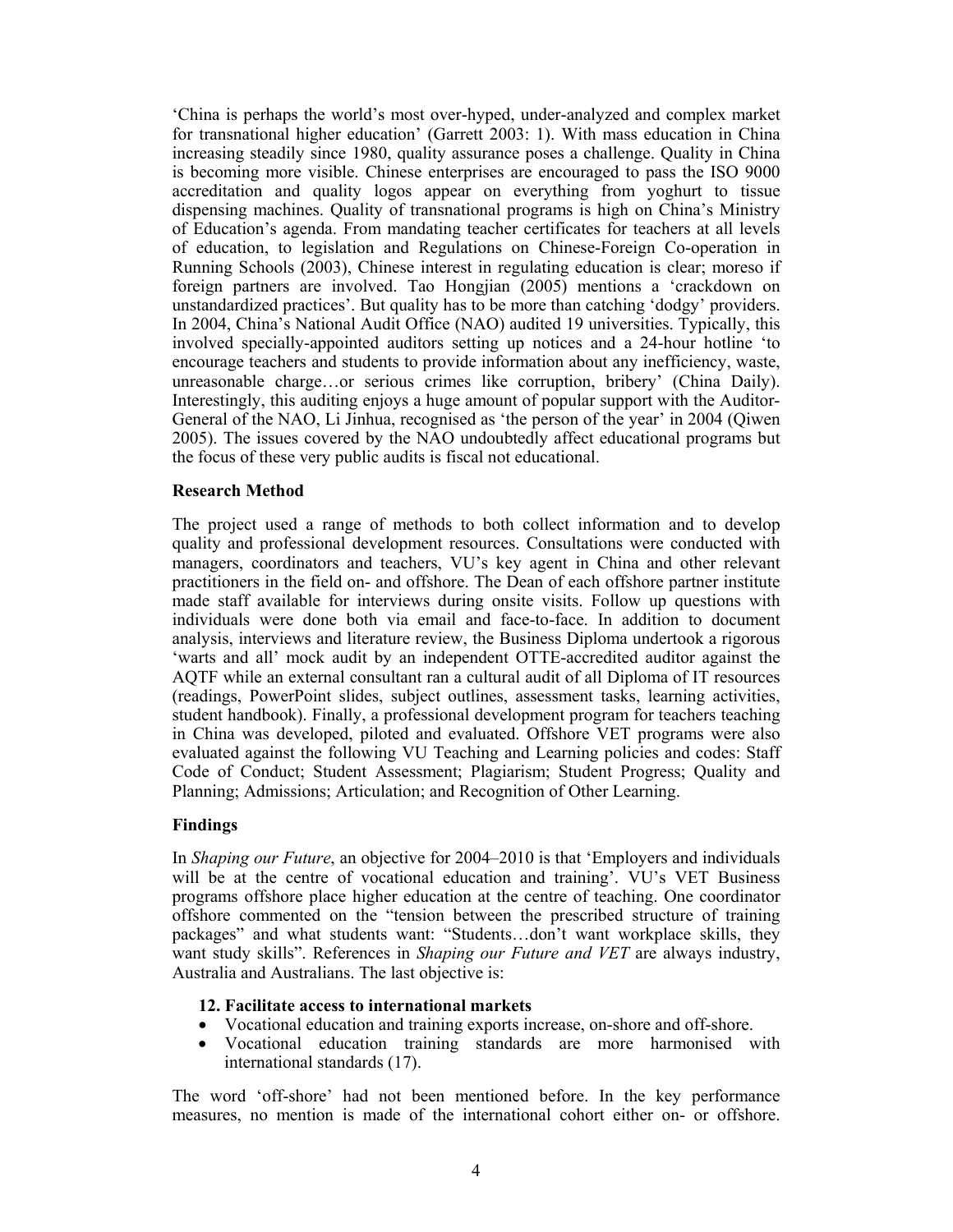Offshore operations appear here as an afterthought. International training markets can seemingly be well served by Australian VET programs with a few additions and/or omissions. 'Globalization presents Australian VET with a potentially large, new and diverse client group whose occupational, social and politico-legal environments are based on norms and standards that can differ considerably from the assumptions underlying the Australian competency-based model of training' (Moran & Ryan 2003) and we need to adapt our training to suit.

DEST (2005) insists Training Package developers 'Use a network of industry contacts to ensure learning is relevant to current workplace practice'; yet the level of international industry representation or influence in Training Package development is unknown. The ten Industry Skills Councils that provide advice between the VET system and industry do not systematically have international representation. A key role of the Industry Skills Councils is to provide 'accurate industry intelligence to the VET sector about current and future skill needs and training requirements'. It would be expected that scoping reports into industries produced by Industry Skills Councils might include reference to international perspectives and international benchmarking of current Australian practice, but how training packages might become 'more harmonised with international standards' is far from clear.

Industry is a key player in vocational education and training and the first objective of the national strategy for VET in Australia *Shaping our Future* (2004) is industry focused: 'However, there has been a change in emphasis…now it is recognized…that the needs of individual and communities needs to be addressed as well as the needs of industry' (Karmel 2004: 6). This is evident in offshore cohorts seeking articulation into higher education degree programs for whom Australian industry and business is not, in the short term at least, a focus. Differences between VET for industry and VET for individuals are pronounced and 'the rules governing the use of training packages need to be revisited to better accommodate the requirements of the international markets' (Moran & Ryan 2003: 58). Issues for VET in international environments include nomenclature, addition of other competencies, English language and the availability of real or simulated work environments. The capacity of offshore partners to provide relevant workplace outcomes for VET programs has repeatedly been questioned. Nomenclature is also problematic as in China, 'higher education qualification certificates [are] also known as diplomas of qualifications or graduation diplomas [and] are state-recognized evidences of their holders having received higher education' (CHESICC 2006).

In a complex and changing training scene with a diverse range of stakeholders, it is important to clarify the role and function of training packages in contemporary VET provision and to recall 'what Training Packages are not designed to do' (ANTA 2004: 42). They were not designed to address some of the issues this project has raised.

The growing educational exports to China highlight how very 'culture bound' (Moran & Ryan 2004) the AQTF and training packages are. And not 'culture bound' simply in the sense of being Australian but also in the sense of their focus on 'meeting the expectations of business and industry, and industry is often narrowly focused on equipping learners to function in the current work environment, rather than concerning itself with preparing learners for future work and the journey of lifelong learning' (Blom & Meyers 47). 'VET works for people giving Australians world-class skills and knowledge' states a heading outlining Australia's National VET Strategy in *Shaping our Future*. Whether 'Chinese' can or should simply be transposed for 'Australians' is highly debatable. Problems arise with the transposition of training packages developed with and for Australian industries to China: the industrial setting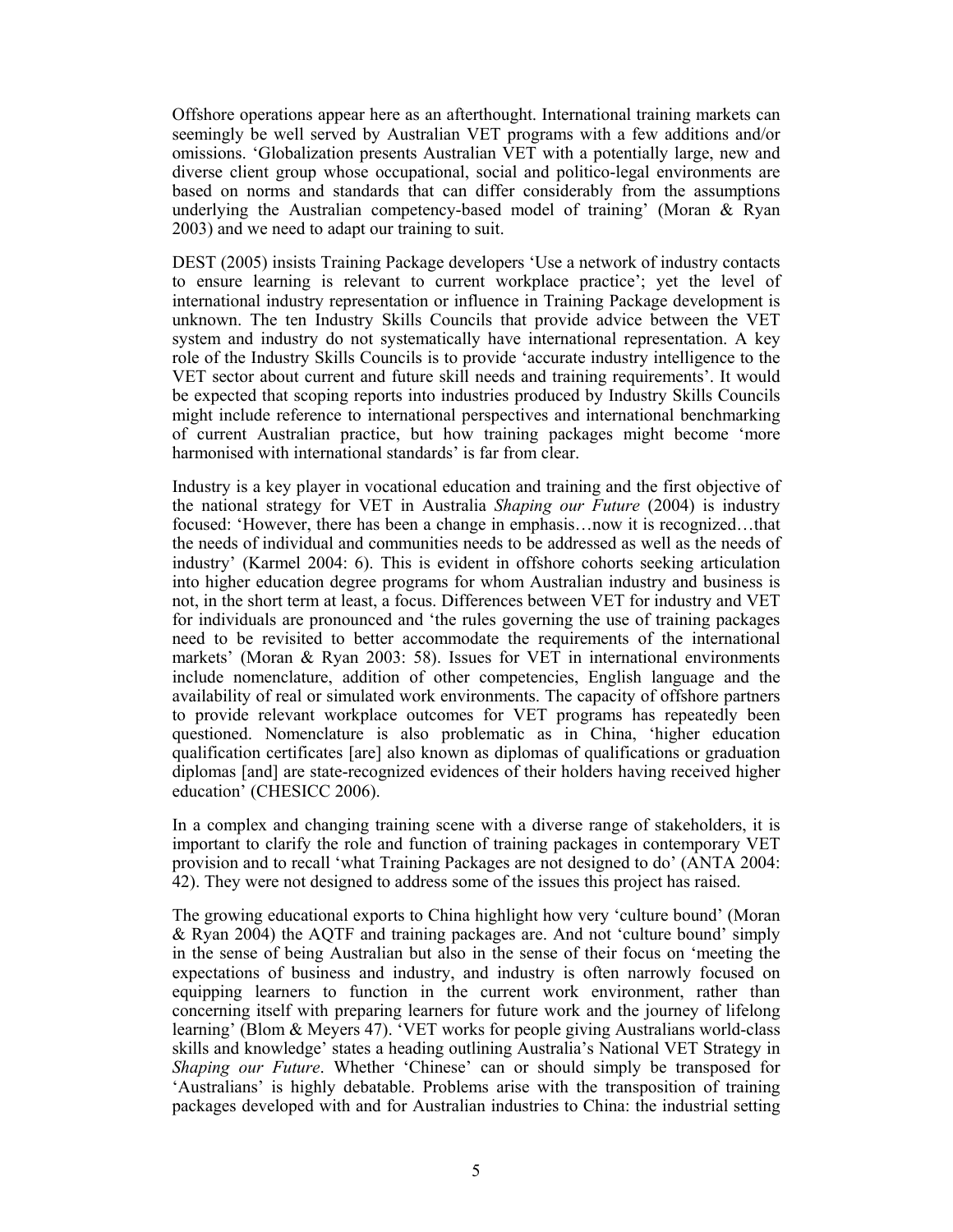is only one major difference that needs to be negotiated. Apart from relevant industry and legal aspects of the national/cultural separation between development and delivery of curriculum, such a model is a neo-colonialist mode of education where the centre dictates to the margin. Nationalization and localization of curriculum have long played a part of the decolonization process and it is ironic that imperial models are once again manifesting in China (Ziguras & Rizvi 2001: 154) – including in respect to quality. Tendencies towards globalizing the curriculum have been critiqued for the potential to 'impose the same standards everywhere, and this will dissociate education from the social, cultural and political origins of a country' (Hallak cited *ibid*.: 155). The structure of Australian staff developing curriculum without reference to the Chinese context which is then delivered by 'local' teachers in English mimics colonialist relationships outlined by Said wherein the local teacher becomes a 'surrogate' and inferior self (Said 1978: 3). Amid these concerns of colonialist tendencies, training packages' focus on work-referenced assessment and competencies worries both Chinese partners and higher education selection officers.<sup>6</sup> The AQF website states clearly that the focus of VET is learning in and for the workplace. VU's VET programs in China have articulation to higher education as the only goal. Training packages offered offshore by VU are pathways into higher education courses. They are delivered, assessed and constituted to prepare students for higher education subjects at VU and to maximise the credit available for students accepted into those degrees. They have been successfully doing this for over 6 years.

It is common knowledge that students enrolling in VU's VET programs offshore do not want a Certificate IV or Diploma qualification. They did not want to work in industry at that level either in China or Australia. Students enrol in VU's VET programs in China because they offer both preparation for and a Pathway into higher education programs. The Diplomas in IT and Business are pathways for students to higher education programs in China and Australia. The vocational outcomes of students are expected to be more professional, in keeping with aspirations of students and their parents and the cost of their education.

In support materials for teachers in the VET system, there is little on teaching NESB students or teaching offshore. A guide for VET teachers *Contextualising teaching and learning* (2005) speaks of the range of RTOs, the range of settings – classroom, industry, online – and says 'it will provide examples of good teaching practice in different settings'. At no point is teaching offshore mentioned. The following simplistic paragraph needs some unpacking in an offshore and even cross-sectoral setting: 'no matter where the learning takes place, the teaching activities reflect what happens in the workplace. This is because the teaching and learning is based on Training Packages and Training Packages are based on the skills and knowledge required in the workplace' (DEST 2005: 3). Ironically, this culturally loaded idea of 'the' workplace has not been contextualised in the guide for the growing market of China. The report defines contextualising as 'the activity undertaken by a teacher to make units of competency meaningful to the learner. This involves incorporating industry or enterprise work practices into the teaching and learning process' (6). VU's partner institutes are of little assistance in contextualising training packages for a Chinese industry context as these universities are predominantly academic and not industry referenced. Further, some of the competencies are specific to Australian industry and Australian law and cannot be customised easily. Interviewees thought that comparative approaches to some subjects would be more meaningful to students;

<sup>6</sup> In a 2005 report (Woodley, C. et al) *Selection processes and pathways: TAFE to higher education*, selection officers expressed concerns about the "ability of TAFE programs to develop the academic skills of students and of TAFE grades to adequately reflect "academic ability"' (6).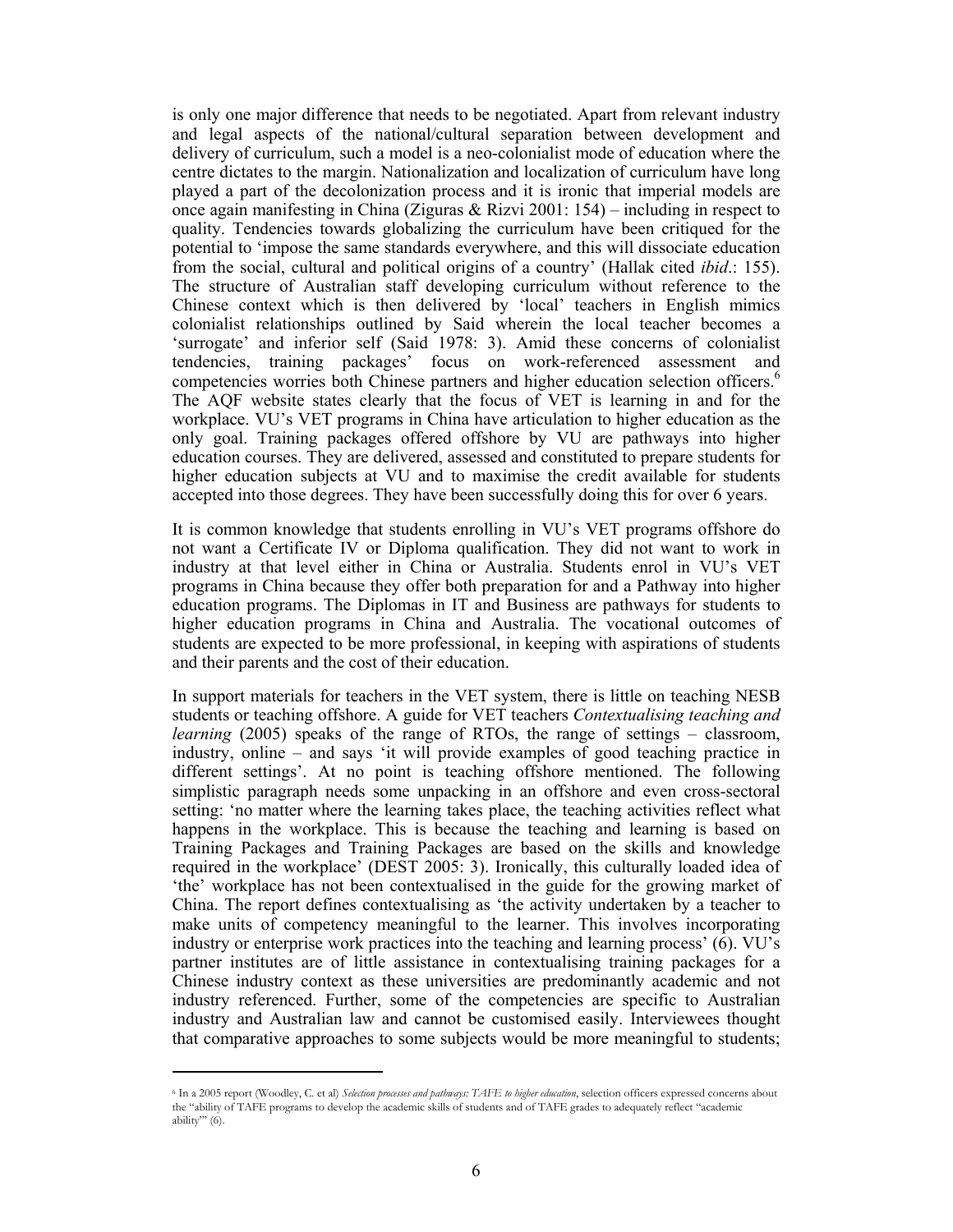Australian Business Law was suggested as an example of a unit of study that would benefit from a comparative approach. But, as one teacher commented, "You could end up failing someone on the basis of something that is not in the Training Package" if you try to make assessment relevant. Management and Marketing programs cover a range of 'other' content in training packages but insist that "it's integrated". For example, Management and Marketing teach a competency unit in *Forecasting Marketing Needs* and use that to develop skills and knowledge in Statistics and Maths to optimise students' credit in the Business degree. This sort of customisation is appropriate from the perspective of implementing 'appropriate learning and assessment strategies to meet the needs of each of its clients' (Standard 9).

'The concept of competency focuses on what is expected of an employee in the workplace rather than on the learning process; and embodies the ability to transfer and apply skills and knowledge to new situations and environments' (National Training Board 1992). That competency-based training 'is more contextually-bound than is often acknowledged' (Harris, et al. 1995: 5) is a problem for offshore delivery in China. In Australia, competency-based training has developed in a national context of training reform. There is no such context in China although it does seem to be emerging. Competency-based training may be appropriate for trades areas in China but it is more problematic at AQF IV and V when students are using training packages as Pathways to Australian degrees. Even at VU onshore, competency-based assessment has uncertain value at Certificate IV and Diploma level in the event of higher education selection.<sup>7</sup> Offshore VET programs suffer from attempting to both teach to a Training Package and prepare students for higher education. One teacher said the assessment was more geared to higher education – students had assignments and tests and were required to 'argue a position'. Not surprisingly, the 'mock' auditor noted the lack of vocational assessment. An evaluation into Business Management programs reports, 'the aim [of the program] is to incorporate some activity-based assessments….so that the training requirements of AQTF can be demonstrated at the same time as the needs of higher ed. can be met.' Despite VU's attempts to support students' academic goals, Chinese teachers said that Australian teaching was about "practical things" while the Chinese at higher education level wanted to "focus on theory". Chinese teachers were concerned about Diploma graduates' ability to cope in a degree. They agreed, however, that "students need to know…[the] world of work".

Interviews suggest mixed ideas about competency-based assessment offshore. Both the IT and Business programs grade students; that is, as well as being pronounced competent, students receive a percentage grade. VU's Student Assessment Policy requires that assessment that is graded have 'pre-specified, explicit criteria' and for 'each assessment task, all students must be clearly informed of the nature of the task, [and] the criteria used in the assessment of their work'. For competency-based assessment, a student must be deemed competent before a grade is given. Criteria for a graded approach might include statements about quality of presentation, timeliness of work, accuracy, adaptability and enthusiasm. Much of the current graded assessment offshore seems to be about what the student doesn't know or can't express in reasonable English. Explicit criteria for assessment is fairer to students and also assists local teachers in assessing student work. Explicit criteria for assessment also aids the moderation process.

Both mock and AQTF audits highlighted the need for assessment in some competencies to "include a simulation involving a client", to simulate the workplace.

<sup>7</sup> Monash University will not consider applicants with VET qualifications unless they are graded.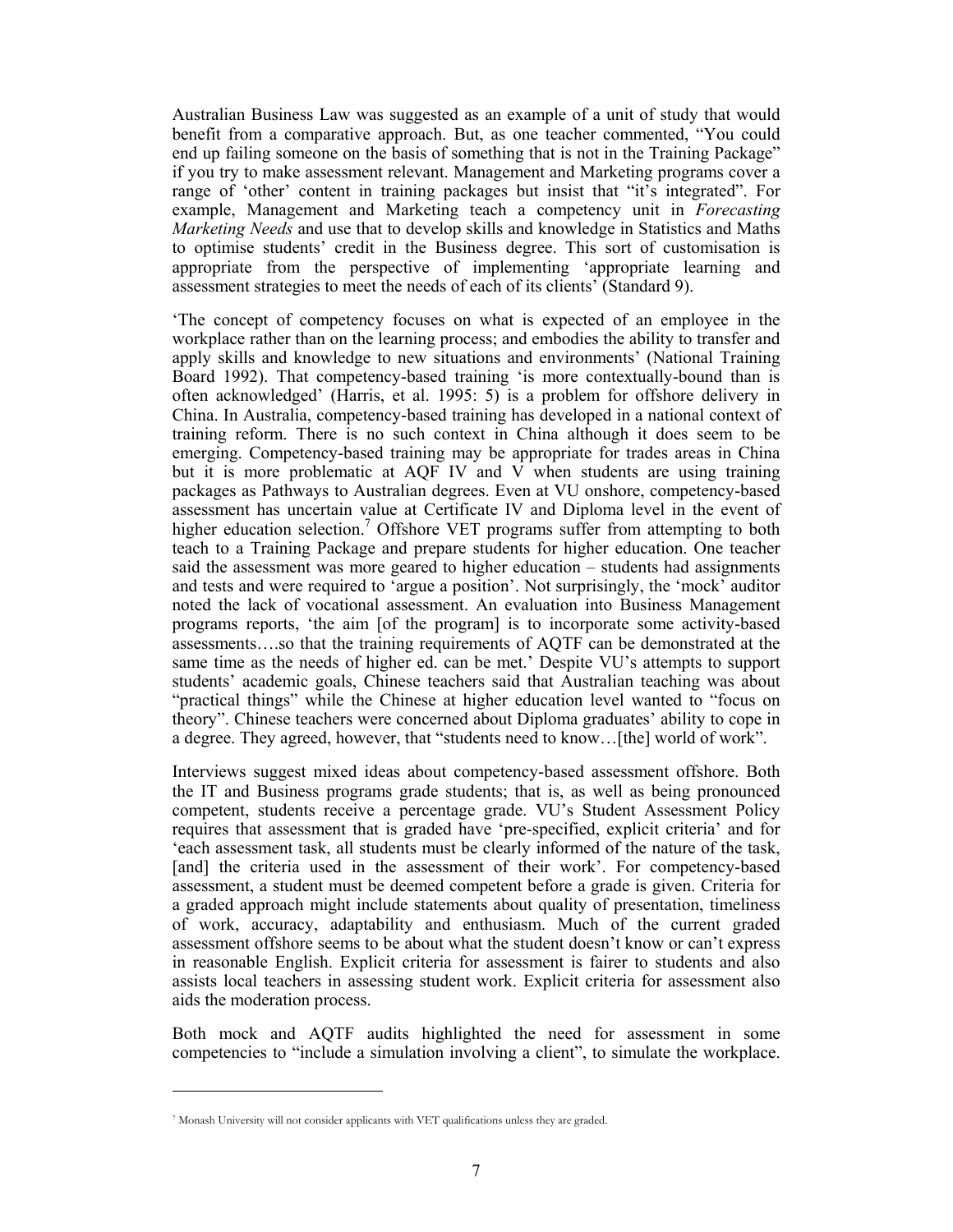The logistics of this is difficult but it is not just numbers and resources that lessen the likelihood of simulations. This approach to teaching was not valued: offshore staff complained that the program was too practical and not theoretical enough. There were concerns that vocational assessment did not prepare students for higher education. This echoes a suspicion, voiced by a Private RTO Manager in Moran and Ryan's study of the AQTF and transnational education, that it is VET's association together with the advance standing arrangements in Pathways with universities, that makes VET attractive to Chinese partners: 'If it weren't for the fact that we have these agreements with the unis…a lot of them wouldn't even bother to talk to us…AQTF qualifications and the (State) stamp of approval mean absolutely nothing' (2003, 50). Chinese university students do not want vocational qualifications. They want a Pathway: 'agreed articulation into Higher Education promotes client confidence and is an effective VET marketing tool' (Schofield, et al.: 7).

The AQTF is well known onshore and course coordinators at VU are compliant and beyond in many of the Standards. So what is known by partners about the AQTF and what quality systems are they working to? Both VU and its partner institutions have their own quality assurance processes. Chinese partners have institutional and provincial audits – and the Teaching Affairs Department in Chinese universities has a major role to play in evaluation of programs through administering student evaluations and arranging panels of experts to observe classes. A difficulty arises in mapping what each institution does and deciding on equivalence of quality outcomes. Also, much of the partner's quality processes are not public – that is, teachers reported that they only heard back from Teaching Affairs "if it was really bad". Further, naturally, most quality documents offshore are in Mandarin (although most of the graphs depicting quality outcomes are easily translated). Partnerships offshore do present challenges about conceptions of quality, responsibility for quality, purposes of quality assurance processes and systems and a broader issue around cultural differences. Partner selection is a key consideration at the outset and contracts are crucial in outlining responsibilities. The questions as to who admits students, approves program content, decides content contextualisation, appoints lecturers, evaluates teachers, sets and marks assessment and decides student appeals are all covered in contracts.

Of the 12 Standards,  $8$  7, 8 and 9 provided the focus of interviews although others were considered. For example, Standard 2 (Compliance with Commonwealth, State/Territory legislation and regulatory requirements) is legally and culturally problematic. Consider 2.1 with its focus on Occupational Health and Safety, Privacy and anti-discrimination. Thorn (2005) mentions the quite basic issue of jurisdiction. The partnership arrangements mean that monitoring the legal elements of Standard 2 is limited or inappropriate. The example of Privacy demonstrates that some of these legal differences are also major cultural differences. VU's Student Assessment Policy says that VU 'is committed to protecting the privacy of its students...[and] ensuring the confidentially of any student work submitted for assessment as well of the grades and feedback arising from that assessment'. Interviewees teaching in China comment that students receive very public criticism of assessment so the whole class can learn. In the West criticism is frequently meant, and taken, punitively' (Biggs in Watkins  $\&$ Biggs 1996) but the same is not necessarily true in China. Privacy does not just concern students but staff as well. A recent audit in on offshore partner institute by

<sup>&</sup>lt;sup>8</sup> Systems for quality training and assessment; Compliance; Financial management; Administrative and records management; Recognition; Access, equity and client service; Staff competence; Registered training organization assessments; Learning and assessment strategies; Issuing of qualifications; Use of logos; Ethical marketing and advertising.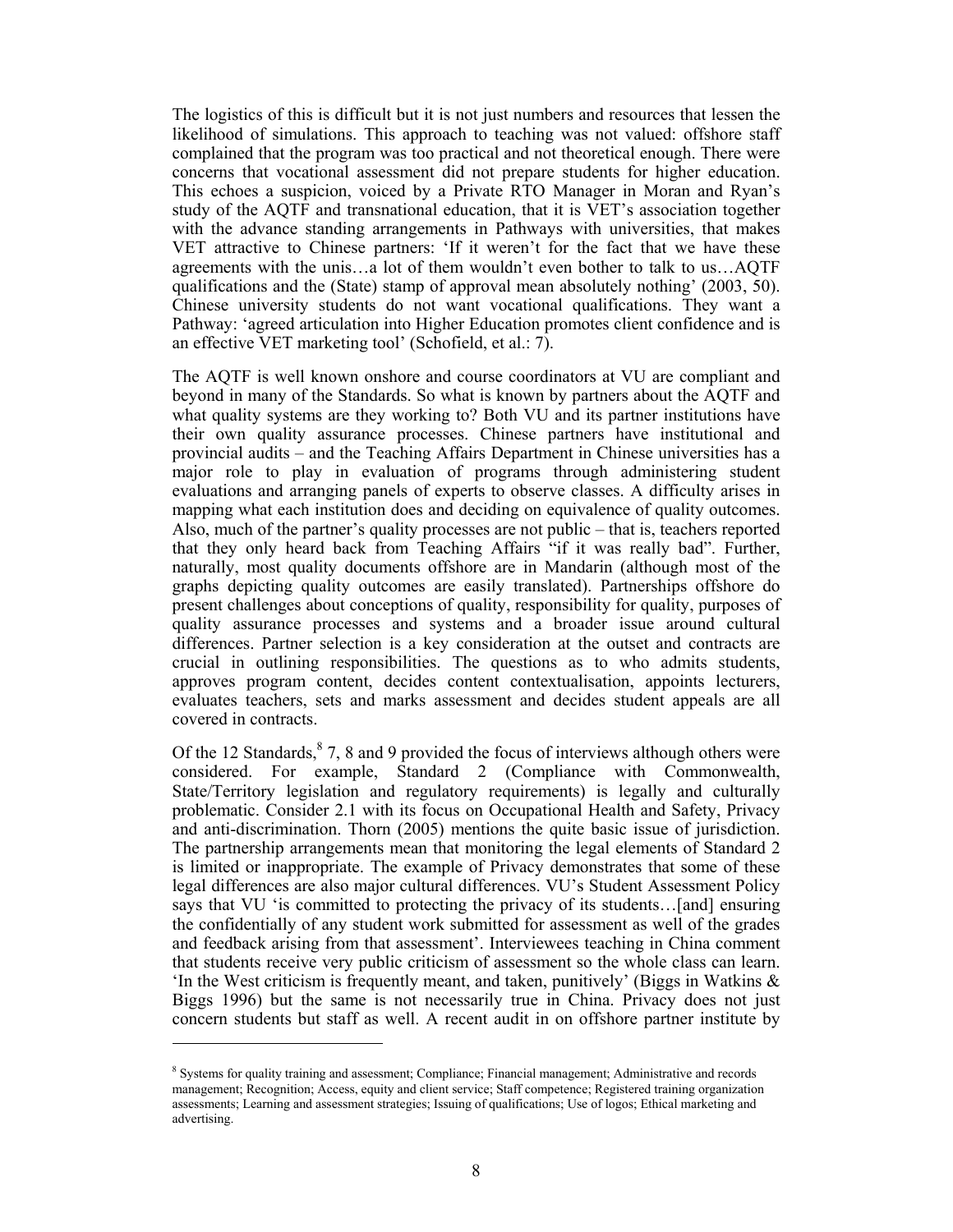Chinese regulators saw a local teacher publicly lambasted by auditors. A VU teacher commented that the "attack" was so comprehensive and severe that "really, suicide was his only option". We need to recall that not only is a public criticism a culturally constituted situation, but so too is the response to it.

# **China's Education Regulatory Environment**

The Ministry of Education's 2003 *Regulations of the People's Republic of China on Chinese-Foreign Cooperation in Running Schools* states that all Sino-foreign partnerships must be approved by China's State Education Commission (SEC) and must comply with the General Provisions as approved by National People's Congress. Higher Education programs must run in accordance with the Higher Education Law of the People's Republic of China.9 The SEC guidelines *Contemporary Regulation on Operation of Higher Education Institutions in Co-Operation with Foreign Partners* forms part of the 2003 legislation covering Chinese-Foreign Co-Operation in running Schools. Generally, the regulations require that Degree provision to be approved by the Ministry of Education while Diploma provision is to be approved by relevant local authorities (ie provincial authorities). Partnerships must have approval. More importantly, however,

- Foreign teaching and managerial staff must have a bachelor's degree, any relevant professional qualifications and at least 2 years teaching experience as a minimum
- Jointly-run operations must include programs required at Chinese institutions at the same level (eg moral studies, current affairs) (Garrett 2003).

Of most interest here are qualifications of foreign teaching and management staff. Many teachers in VU's VET programs offshore have a bachelor's degree and Graduate Certificates or Diplomas. Not all do and this is not a requirement of the AQTF. Clearly the Certificate IV in Training and Assessment together with a Diploma or industry experience is not sufficient to meet Chinese quality regulations regarding qualifications of staff.

'Universities have sought to become the 'gatekeepers' of quality as VET providers juggle between the curriculum-based requirements of degrees and the competencybased requirements of Training Packages' (Ryan & Moran 2003: 3). Competencybased training (CBT) works well to measure technical and procedural knowledge but is inadequate to measure conceptual and experiential knowledge (ANTA 2003). Such a statement can be debated indefinitely with competency-based training advocates stressing the adaptability of training packages and their capacity for contextualisation. But partner staff in China raised two major problems concerning CBT:

1. the extent to which competency-based training is achievable offshore

 $\overline{a}$ 

2. the incompatibility of competency-based versus curriculum based assessment

CBT may also be difficult to use in assessing and providing student feedback on their English levels as language requirements are general and referenced to the workplace. This last point about language is a matter on which the AQTF is almost silent. Apart from a requirement in Standard 10.3 that an RTO 'must note the language of delivery and assessment on AQF qualifications and statements of attainment issued if the delivery and assessment have been *entirely* in a language other than English' (emphasis mine), language is not mentioned. It is *the* key quality issue according to

<sup>&</sup>lt;sup>9</sup> The following websites have information on these regulations: Regulations of the People's Republic of China on Chinese-Foreign Cooperation in Running Schools: http://www.moe.edu.cn/english/laws\_r.htm, General Provisions as approved by National People's Congress: http://www.edu.cn/20050127/3127991.shtml, Higher Education Law of the People's Republic of China: www.edu.cn/20050127/3127992.shtml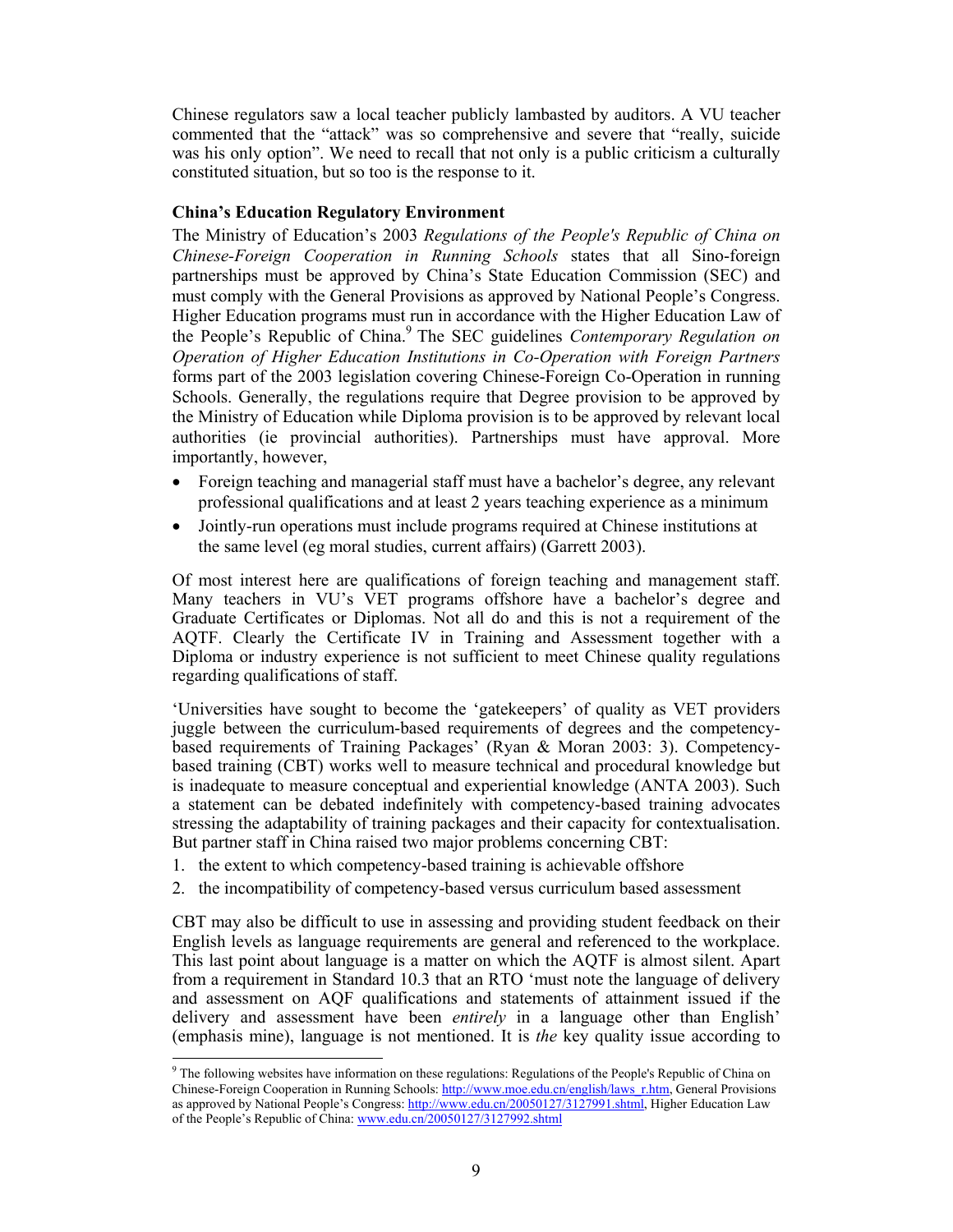teaching staff. The ability of students in China to improve their English in China is limited by several factors: students "do not speak English anywhere" other than the classroom, numbers in class limit oral and speaking exercises and students' ability to attend activities such as English Corner<sup>10</sup> is limited by their "very tight" timetable.

Business and IT programs aim to provide students with the skills necessary to articulate and successfully participate in degree programs both off- and onshore. To that end, attention is paid not only to competencies in the training package but also higher education subjects for which students get credit. Australian culture, values and study styles are also embedded in the curriculum. In addition, a focus on English language acquisition is evident in several subjects although different contracts have different arrangements about minimum class sizes. Class size impacts on the ability to teach and test English, especially speaking skills. Large class sizes, passive teaching and learning styles and little structure, opportunity or time to practise English language communication skills can exacerbate this problem. Teachers employ various strategies in an attempt to overcome the lack of time and opportunity students have to practise English language skills and to help them master the academic literacies they need to succeed in their degree course. At VU, the preferred strategy is to embed learning and language skills in all subjects. It is imperative that language and learning skills are embedded in the content of each of the VET Diploma units of study.

English language proficiency is the key reason offshore students are identified as being at risk. The language of instruction in Victorian RTOs is English but the AQTF is not helpful about the language of instruction (Moran  $\&$  Ryan) and some VET programs offshore are neither taught nor assessed in English. VU's VET programs, however, *are* taught in English and much is done to embed language and learning support into Management and Marketing in particular. All delivery by visiting teachers is in English and delivery by local teachers is in English although some explanations are offered bilingually. All assessment is in English. The quality of pathway arrangements from TAFE to higher education (both offshore and onshore) could be improved by embedded language and learning support and through professional development programs for both onshore and offshore teaching staff. In short, language teachers need to teach discipline and academic culture and discipline teachers need to teach language – quite explicitly. One VU teacher said that teaching was "wearying" as he had to be the "glossary man at the same time" but clearly attention to language is a basic teacher responsibility – particularly for this cohort.

# **Conclusions**

 $\overline{a}$ 

With AQTF 2007 looming on the horizon for implementation in June 2007, some of the quibbles about the AQTF represented here may well be allayed. However, a major recommendation from this report, and one that a VU working party convened to respond to the recommendations endorsed, is that VU should not deliver training packages offshore when students are intending to articulate into degree programs. Instead, VU should develop curriculum that is internationalised, has language and learning support embedded in it and which is referenced to higher educational degrees. This will involve a major shift in program material which will need to be underpinned by VET teachers who are appropriately qualified to teach in both Chinese universities and to Australian higher educational curriculum to students who are global in their outlook and cross-cultural in their approach to learning.

 $10$  Most universities have an English Corner. It is a student-driven group who meet weekly to practise English. Local English teachers sometimes attend to practise English, too. At one university, English Corner begins at 9:00pm. Given students' full timetables and the fact that many of them start classes at 8:00am, this is a bit late.